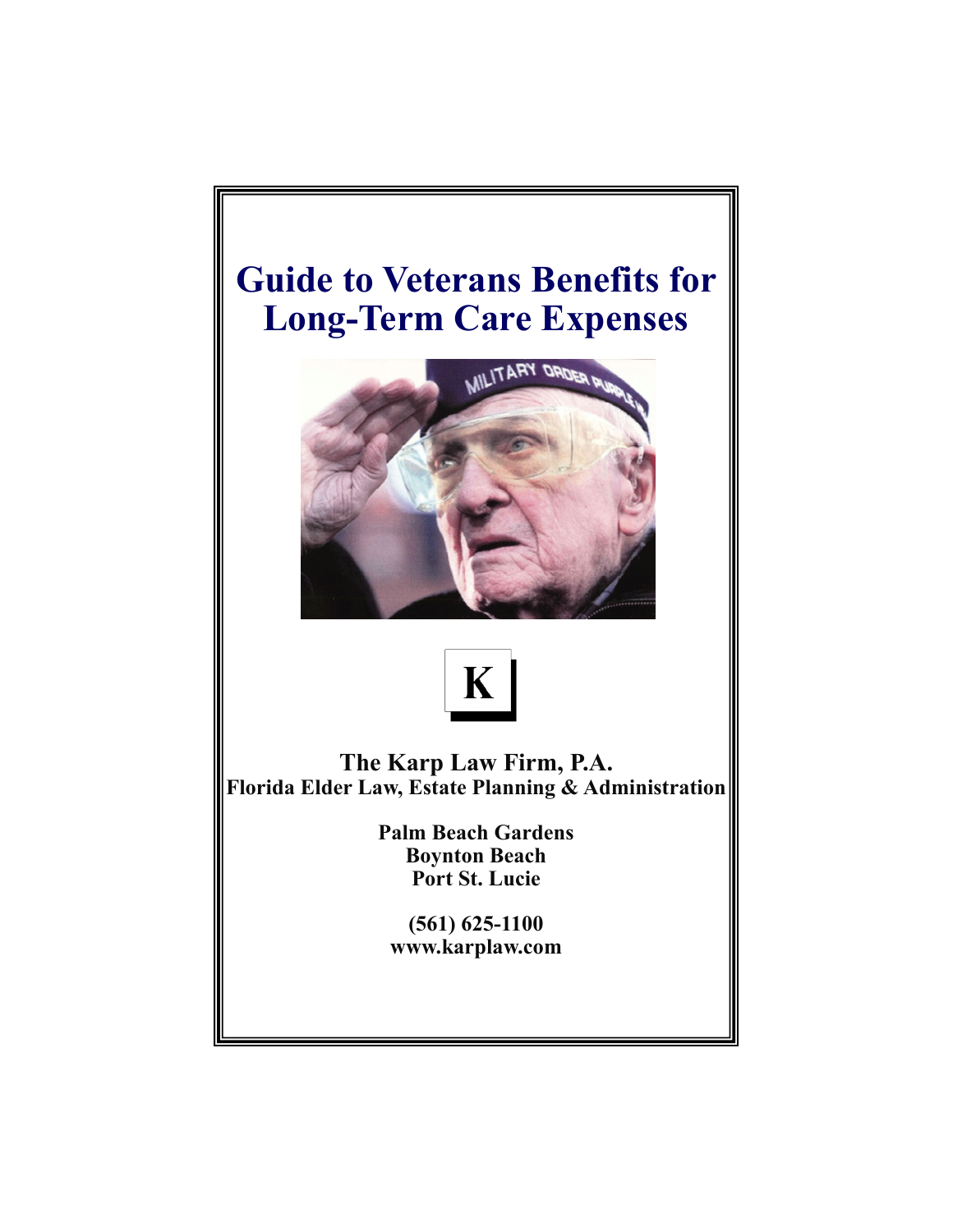The information in this booklet is of a general nature. Requirements for eligibility and the rules regarding assets and income change frequently. For up-to-date information, visit The Karp Law Firm website: https://www.karplaw.com

> © 2022 The Karp Law Firm, P.A. Updated 3/1/2022

#### *Cover Photo:*

U.S. Army Staff Sergeant Irving Ziffer July 3, 1918 — Nov. 21, 2008 *Beloved uncle of Attorney Joseph Karp* 

Company A, 102nd Engineers, 27th Division World War Two Veteran Recipient of: Two Purple Hearts The Presidential Unit Citation American Defense Service Medal Asiatic Campaign Medal with Bronze Star New York State Conspicuous Service Cross & Star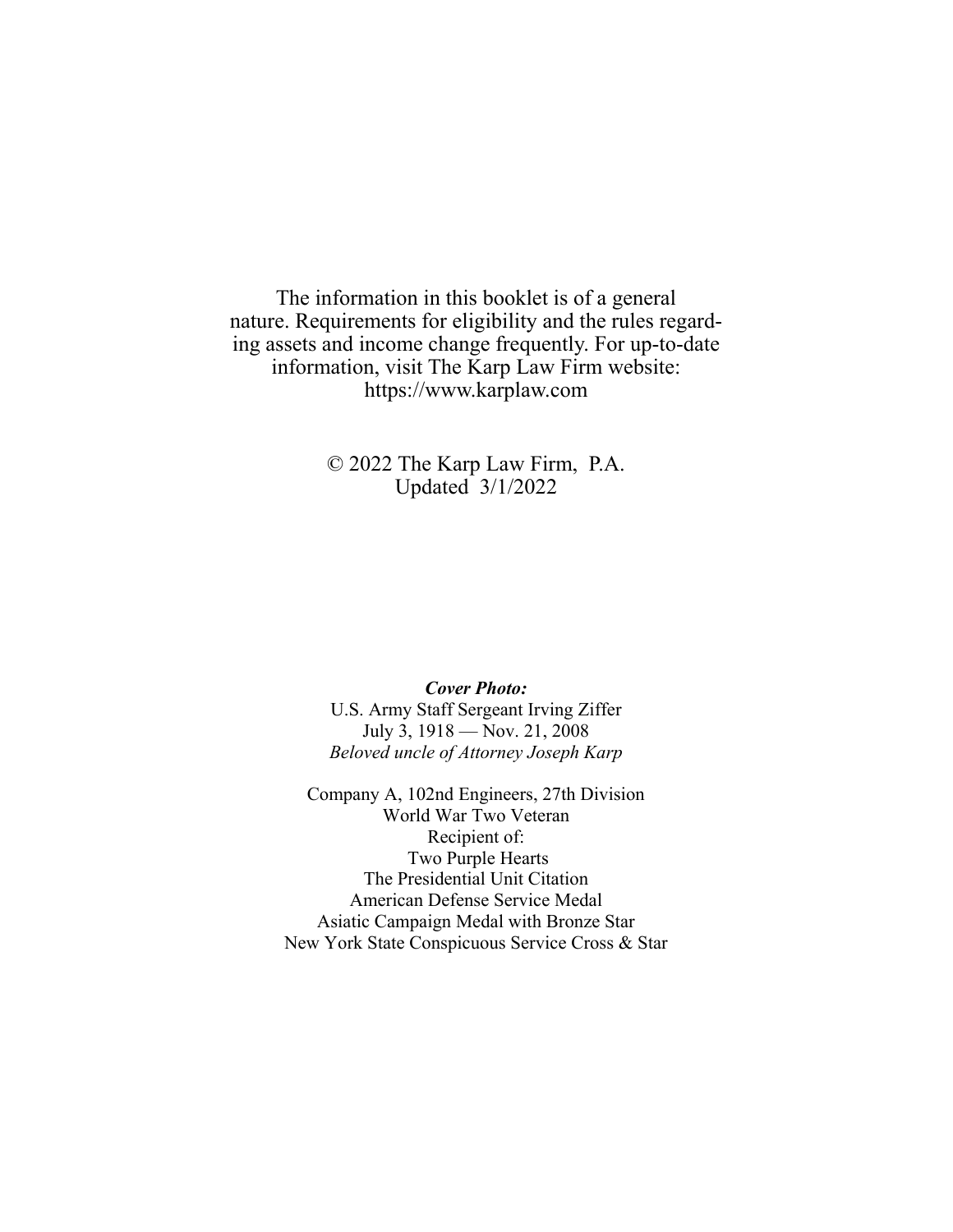# **Veterans Benefits for Elderly & Disabled Veterans**

T he Veterans Administration provides cash benefits to elderly and disabled veterans and their widows/widowers.

Many elderly and disabled veterans are aware of Service-Connected Compensation, which is available to veterans who have in-



curred or aggravated a disability during military service. However, many veterans do not know that there is another kind of V.A. benefit that does *not* require the veteran to have sustained a disability during military service: **Non-Service Connected Compensation.** 

V.A. Pension is considered Non-Service Connected Compensation. So is the V.A. Aid & Attendance program, which may help eligible veterans and their widows/widowers with the high cost of longterm care.. Both Pension Benefits, and Aid & Attendance Benefits, are known as "Improved Pension." Unfortunately, because Improved Pension Benefits are not widely known and poorly understood, thousands of eligible veterans and their widows fail to apply.

This booklet informs you about the eligibility requirements for Improved Pension Benefits. To be eligible for Improved Pension, a veteran or veteran's widow(er) must meet both basic requirements and financial requirements.

### **Basic Eligibility Requirements**

The following criteria must be met before a veteran or a widow(er) of a veteran can receive Improved Pension Benefits:

1.The veteran must have served at least 90 days of active service, with at least one day of service during a wartime period. (See chart on next page for classification of wartime periods.)

2. The veteran must have received a discharge that is other than dishonorable.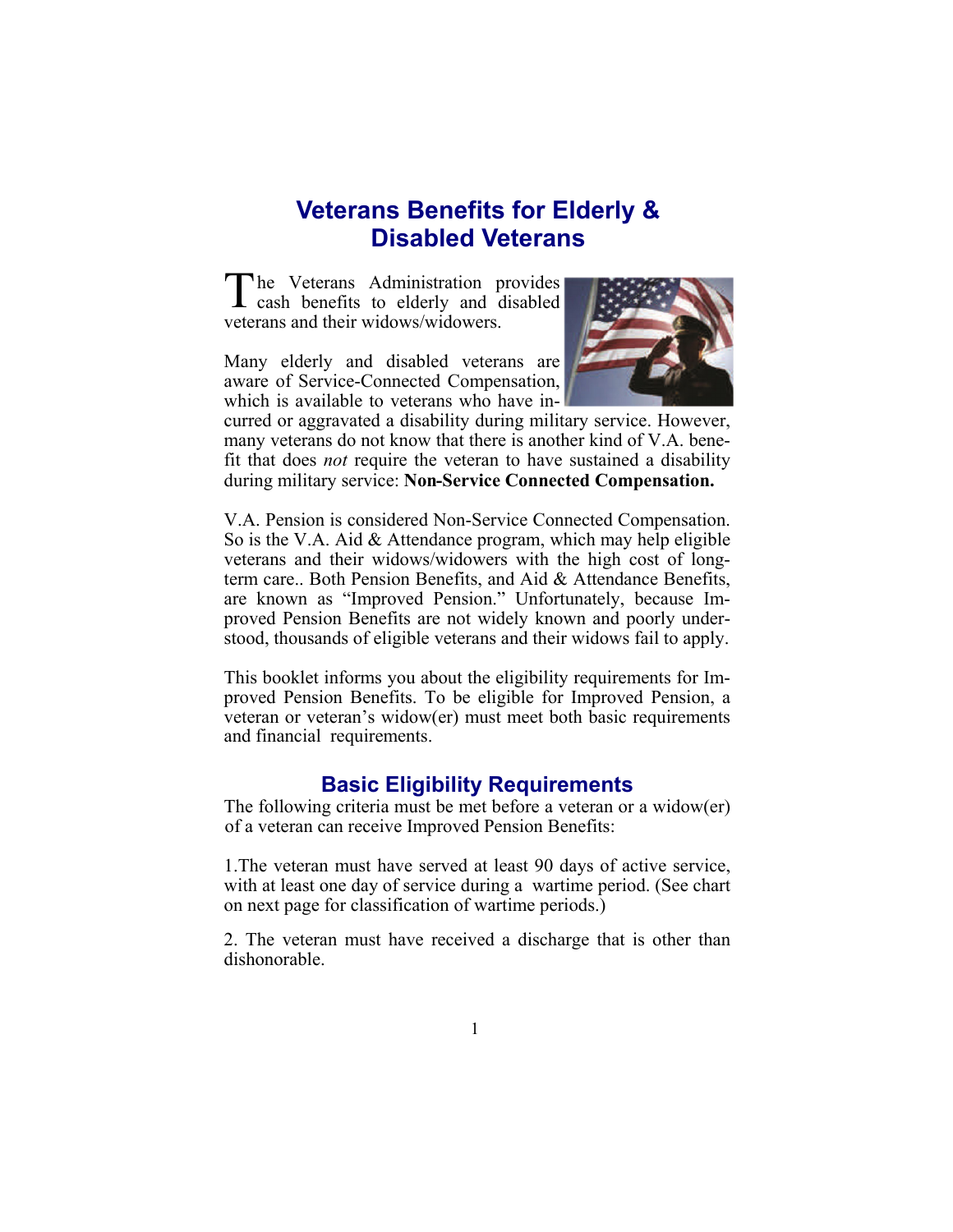3. The veteran must have limited income and assets available.

4. The claimant must be 65 years of age or older, or have a permanent and total disability, and the disability must have occurred without the willful misconduct of the claimant.

5. The veteran or widow(er) must sign an application and provide the application to the Veterans Administration.

| <b>Wartime Period</b> | Dates                                                                                                                                                                                                   |  |
|-----------------------|---------------------------------------------------------------------------------------------------------------------------------------------------------------------------------------------------------|--|
| World War II          | Dec. 7, $1941 - Dec. 31$ , $1946$ .<br>Extended to July 25, 1947 IF the veteran was in<br>service on Dec. 31, 1946.<br>Continuous service before July 26, 1947 is consid-<br>ered World War II service. |  |
| Korean Conflict       | June 27, 1950 – January 31, 1955.                                                                                                                                                                       |  |
| Vietnam Era           | August 5, 1964 – May 7, 1975.<br>February 28, $1961 - May 7$ , 1975 in the case of a<br>veteran who served in the Republic of Vietnam<br>during that period.                                            |  |
| Persian Gulf          | August 2, $1990 - \text{yet to be determined.}$                                                                                                                                                         |  |
| National Guard        | Does not count as military service unless under<br>Title 32.                                                                                                                                            |  |
| Merchant Marine       | December 2, 1941—August 15, 1945.                                                                                                                                                                       |  |

**Classification of Wartime Periods** 

### **Acceptable Service For Improved Pension**

1. Full-time service in the Army, Navy, Marine Corps, Air Force, Coast Guard.

2. Merchant Marines, Women's Corp, Nursing Corp (other than active duty for training).

3. Full-time service as a commissioned officer in the Public Health Service.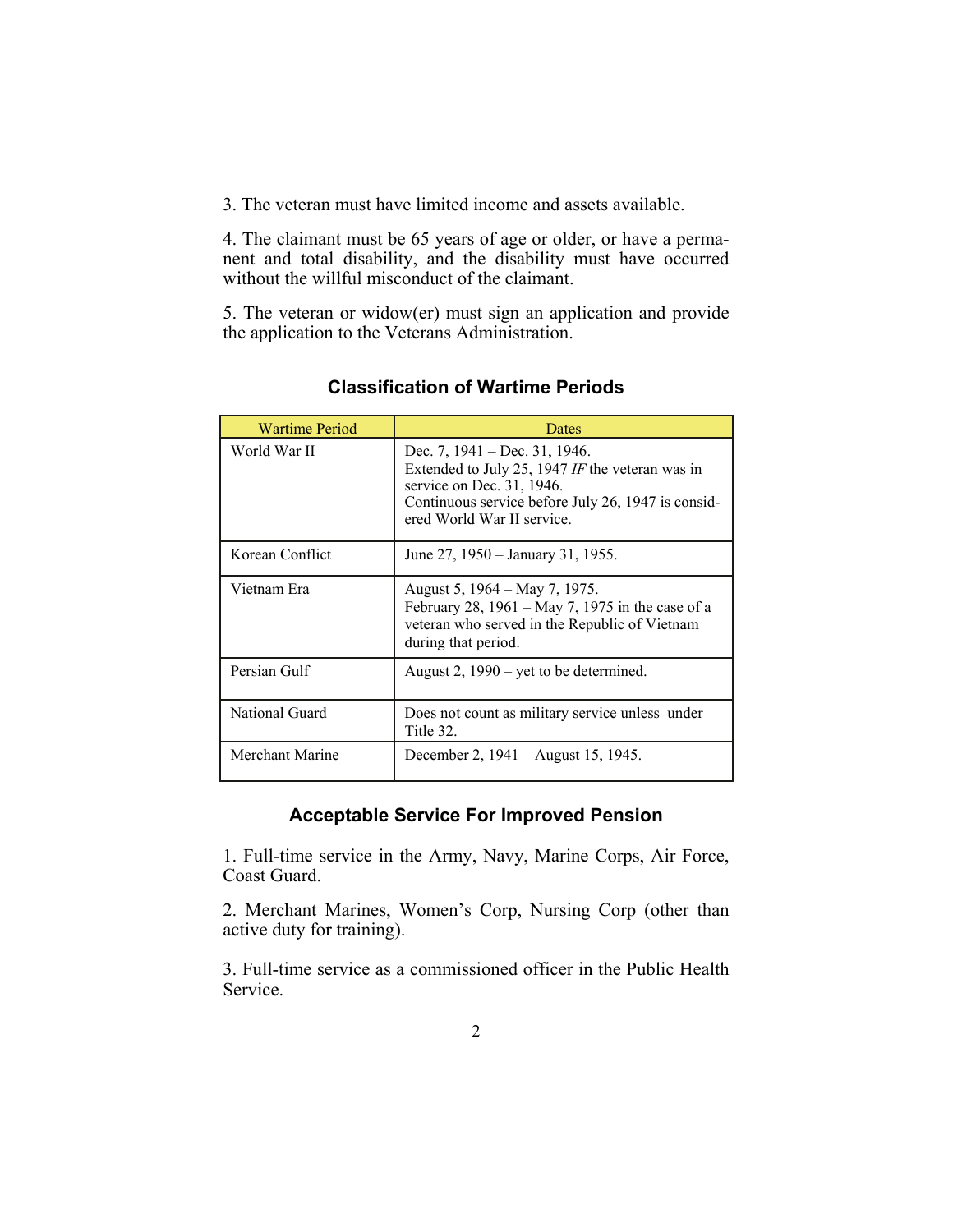4. Full-time service as a commissioned officer at the Coast & Geodetic Survey, Environmental Services Administration, or National Oceanic & Atmospheric Administration (with certain additional qualifications).

5. Service as a cadet at a military academy.

6. Attendance by certain active-duty members at certain preparatory schools associated with military academics.

7. Includes authorized travel to or from such above-duty or service.

8. Certain civilians serving on Wake Island during World War II, and others.

*(Other unusual branches of service that may also qualify.)* 

#### **Additional Basic Requirements**

Improved Pension Benefits that include Aid & Attendance Benefits require the veteran or veteran's widow(er) to meet all the basic requirements above, plus ONE of these additional requirements:

1. The claimant must be blind.

2. The claimant must be living in a nursing home.

3. The claimant must be unable to dress or undress and keep him/ herself clean and presentable; or must be unable to attend to the wants of nature; or must have a physical or mental incapacity that requires assistance on a regular basis to protect the claimant from daily environmental hazards.

#### **Requirements For Veteran's Widowed Spouse**

1. The widow's/widower's deceased spouse must have met all the military service requirements listed above.

2. Spouse must have been officially married to the veteran for at least one year OR had a child by the veteran.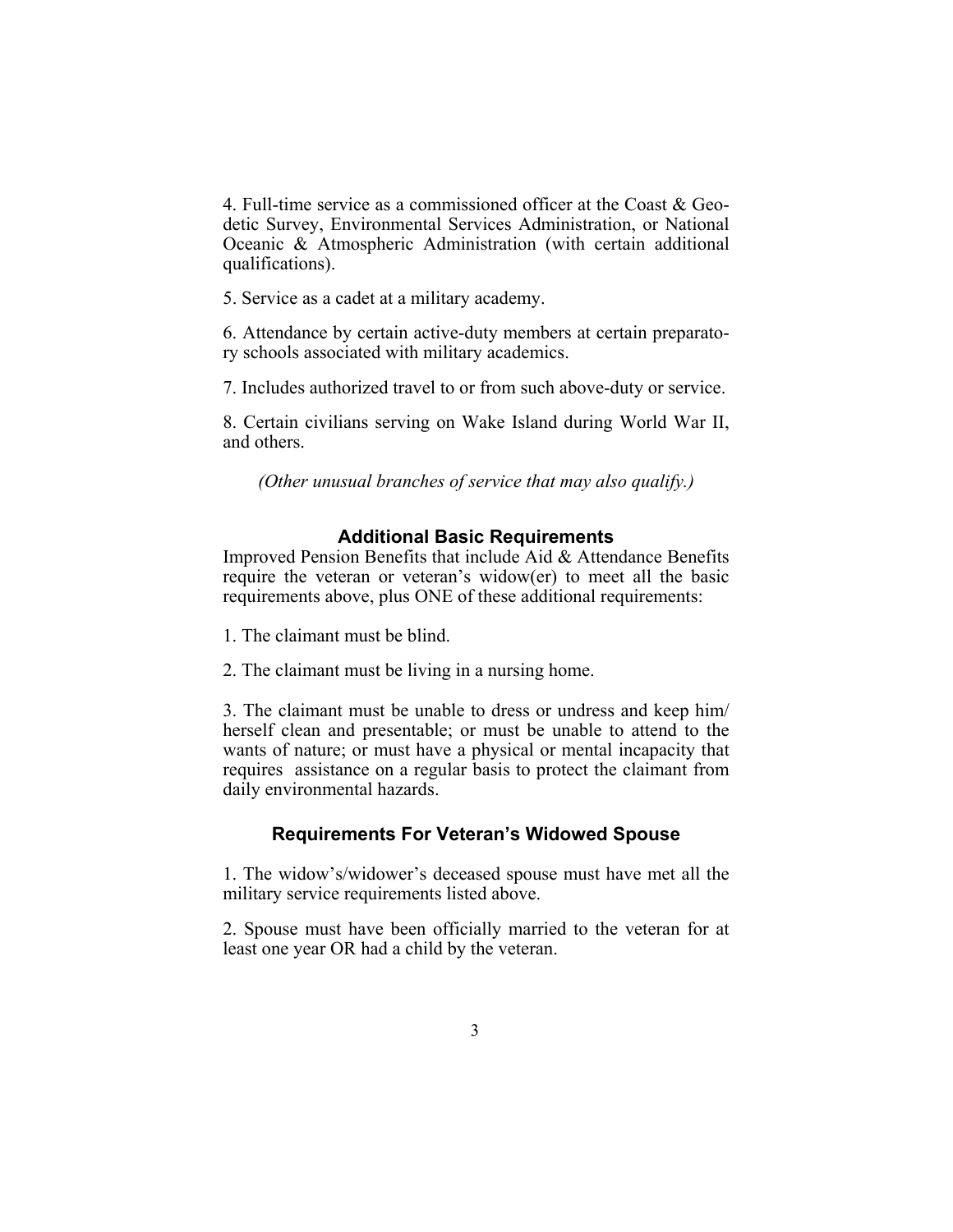3. Spouse must have been living with the veteran at the time of the veteran's death, unless the separation was for medical reasons or military reasons. Certain other circumstances, like marital abuse, may also be permissible reasons for separation.

4. Spouse must meet the same requirements as the veteran, i.e., health condition, income and asset requirements.

5. Spouse may not have remarried.

## **Financial Requirements**

#### **Net Worth Limits**

The net worth of the veteran and the veteran's spouse, or the widow(er) of the veteran, may not exceed **\$138,489** (effective Dec. 1, 2021). Net worth limit is based on the Community Spouse Resource Allowance and increases annually to correspond with Social Security and V.A. benefits increases. Net worth consists of countable assets, plus income, minus unreimbursed medical expenses  $(UME's)$ .

#### **Primary Residence**

The value of a claimant's primary residence is not considered an asset even if, in some cases, the claimant is not residing in the primary residence. Accordingly, the V.A. will not deduct from a claimant's assets the amount of any mortgages or encumbrances on the primary residence. The V.A. will only recognize one primary residence per claimant. The residential lot area cannot exceed 2 acres unless the additional acreage is not marketable. If the primary residence is sold, the V.A. considers any net proceeds from the sale to be an asset, unless those proceeds are used to buy another residence within the same calendar year.

#### **Other Exempt Assets**

1. Any asset gifted or transferred three years or more prior to the application for benefits.

2. Prepaid funerals and burial plots.

3. Family transportation vehicles.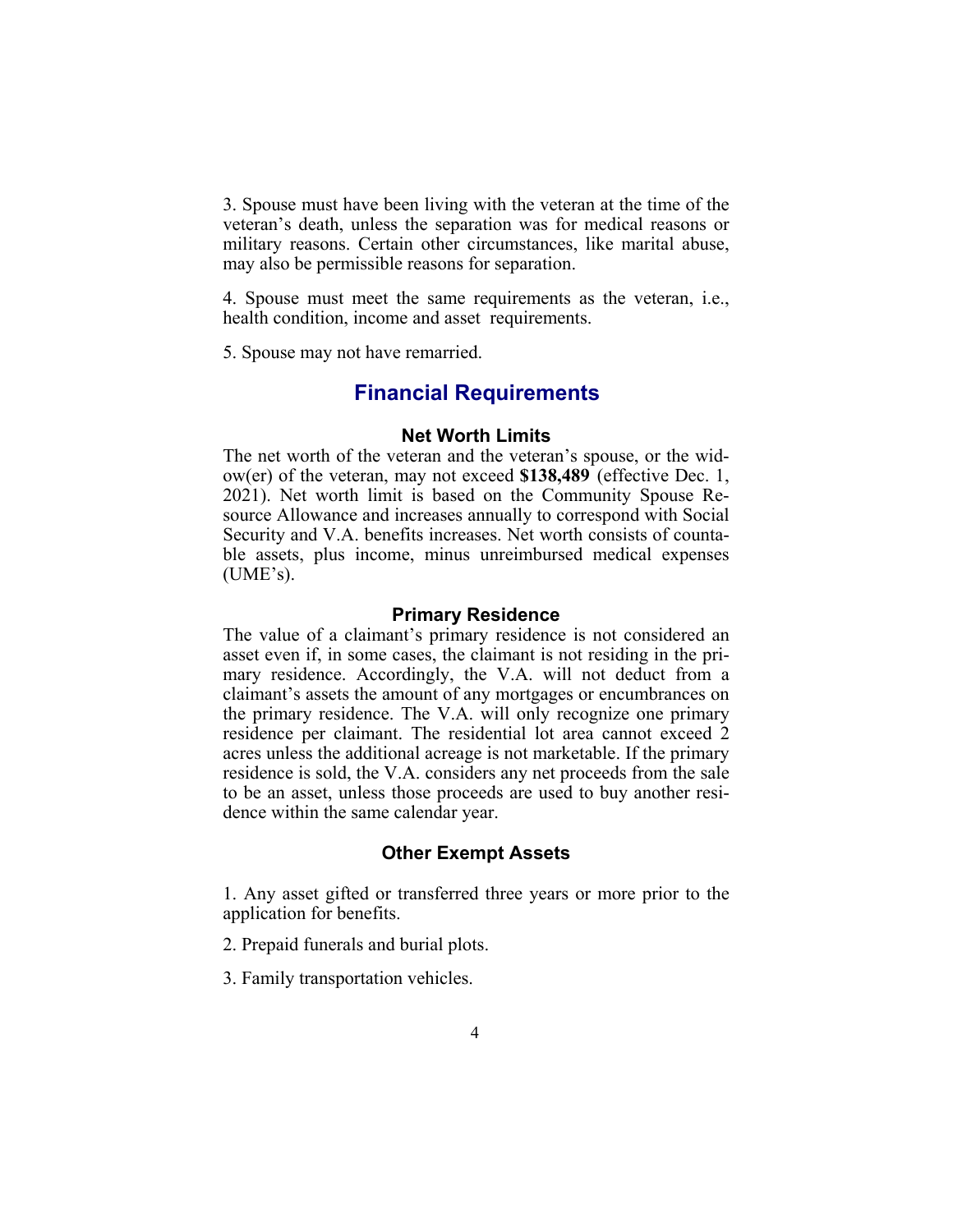#### **Countable Assets**

Countable assets include the following:

1. Fair market value of property (excluding primary residence) owned by the applicant and if married, the applicant's spouse. Mortgages and other encumbrances are subtracted.

2. Any other asset, for example a trust or annuity, that the applicant has the right to liquidate.

#### **Unreimbursed Medical Expenses (UME)**

An applicant's projected 12-month unreimbursed medical expenses are deducted from countable gross income. Unreimbursed medical expenses that exceed income can thus reduce net worth and help a claimant qualify for Aid and Attendance benefits.

#### **Long-Term Care As Unreimbursed Medical Expenses**

This is often the largest unreimbursed medical expense and may include:

*Nursing Home:* A nursing home is considered to be any facility that provides extended term, inpatient medical care.

*In-Home Aides:* The in-home aide must provide some medical or nursing services for the claimant, but need not be a licensed medical professional. Fees paid to the aide for personal



care and the immediate environment, such as cooking and cleaning, are also deductible. Personal services contracts entered into with third parties, such as family members, are considered longterm care expenses if they provide necessary services and the party is compensated. Services must be contractually agreed upon and legitimate.

*Assisted Living:* The cost of an assisted living facility may be deducted from gross income. The facility must show that it is providing "managed health care assistance" or "medical management." Even the cost of an independent living facility may be deductible under certain circumstances.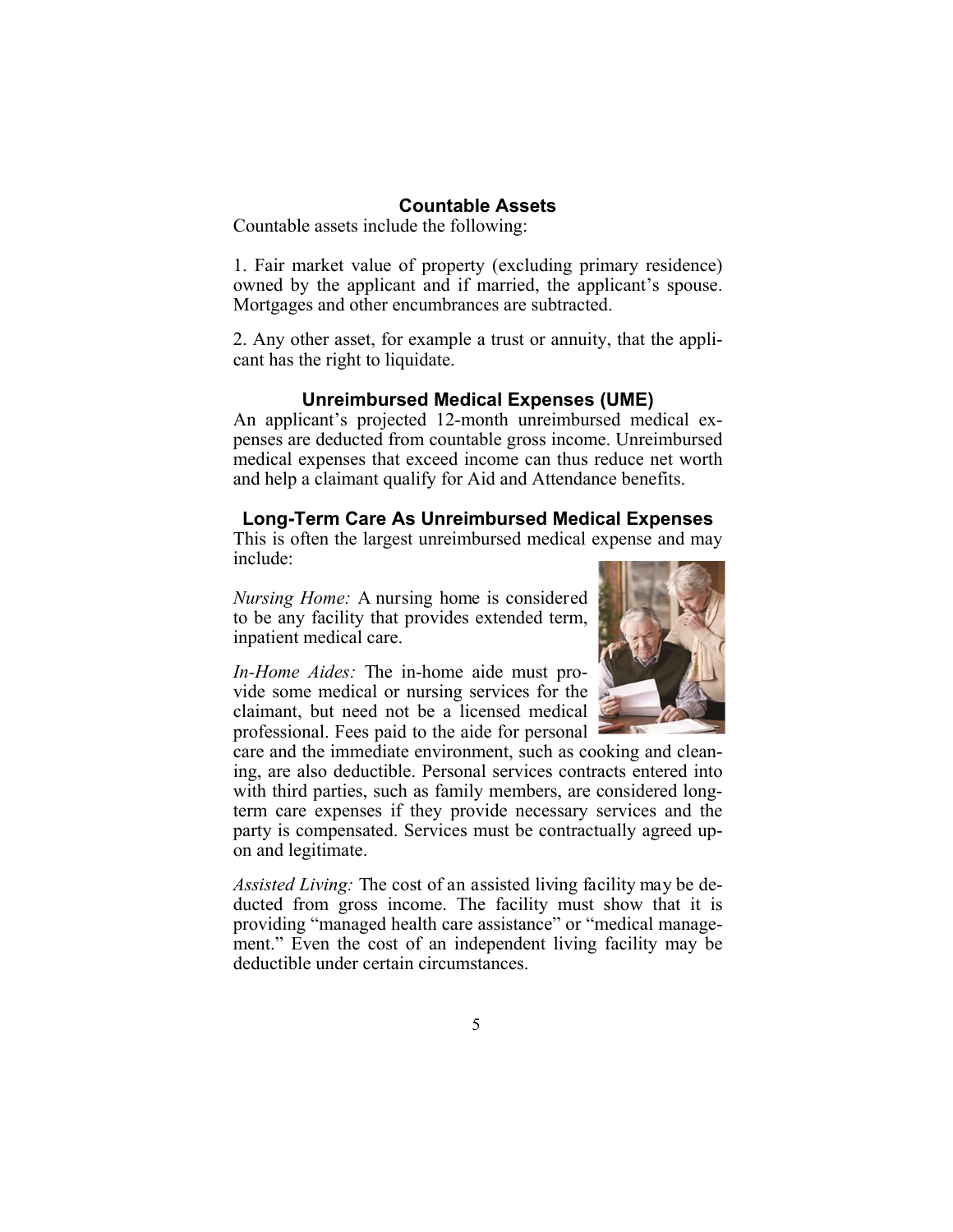#### **Other Unreimbursed Medical Expenses**

1. Medically necessary expenses that improve the functioning of a disabled applicant, or prevent, slow or ease the applicant's decline.

2. Over-the-counter drugs, vitamins, supplements prescribed by a health care provider.

3. Prescriptions: These must be recurring prescriptions, not just the result of an incidental health problem.

4. Insurance premiums for health insurance, Medigap policy premiums, long-term care policy premiums.



5. Transportation to/from doctor's appointments and therapy sessions.

6. Mechanical and electronic devices that are necessary in view of the claimant's disability.

7. Fees for physicians and dentists.

8. Eyeglasses.

9. Day care center expenses so long as the facility provides some medical or nursing services for the disabled—for example, Alzheimer's Day Care.

10. Veterinary costs for service animals.

11. Incontinence supplies.

#### **Net Annual Unreimbursed Medical Expenses: Definition**

Net annual UME is determined by totaling annual unreimbursed medical expenses and subtracting 5% of the annual maximum pension that corresponds to the claimant's family situation. If a claimant qualifies, the V.A. will provide benefits sufficient to elevate the claimant's income to the maximum amount.

See the chart on the next page for the maximum pension amounts for each claimant category.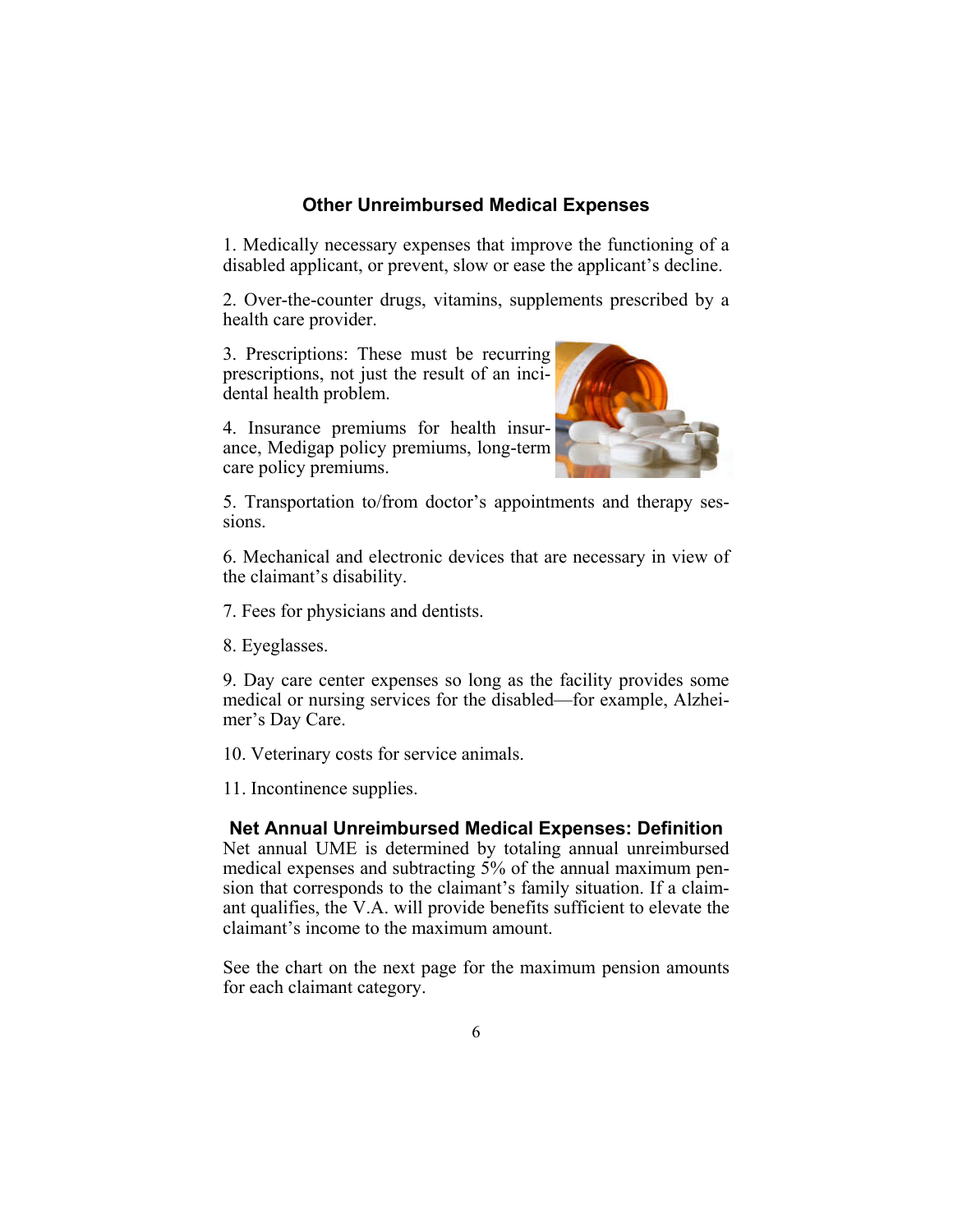| <b>Veteran's Family Situation</b>                    | <b>Monthly</b><br><b>Maximum</b><br><b>Pension</b> | <b>Monthly Maximum Pen-</b><br>sion with Aid & Attend-<br>ance<br><b>Benefits</b> |
|------------------------------------------------------|----------------------------------------------------|-----------------------------------------------------------------------------------|
| Veteran                                              | \$1,229                                            | \$2,050                                                                           |
| Veteran with 1 dependent                             | \$1610                                             | \$2,431                                                                           |
| Widow of Veteran                                     | \$824                                              | \$1,318                                                                           |
| Widow of Veteran with 1<br>dependent                 | \$1,079                                            | \$1,572                                                                           |
| Veteran permanently House-<br>bound                  | \$1,502                                            | N/A                                                                               |
| Veteran permanently House-<br>bound with 1 dependent | \$1,883                                            | N/A                                                                               |
| Widow Permanently House-<br>bound                    | \$1,262                                            | N/A                                                                               |
| Widow Permanently House-<br>bound with 1 dependent   | \$1,082                                            | N/A                                                                               |

**Veterans Pension and Aid & Attendance Rates**  *Effective Dec. 1, 2021* 

#### **Look-Back Period & Penalty Period**

There is a 36 month look-back period immediately preceding the date of application. Transfers of non-exempt assets made during the 36 months will be examined. Transfers of non-exempt assets that reduced the veteran's net worth to below the current net worth limit will be used to calculate a penalty period. The penalty period is the period of time during which time the applicant is not eligible for benefits. The penalty period begins from the date the last gift was made, not the date of application. The penalty period cannot exceed 5 years.

#### **Calculation of Penalty Period**

The total dollar amount of transfers that reduced the applicant's net worth below the asset cap is divided by the monthly maximum Pension with Aid & Attendance for a veteran with 1 dependent (currently \$2,431/month). This is the divisor used regardless of the family status of the applicant. The resulting number is rounded down to yield the number of months of ineligibility.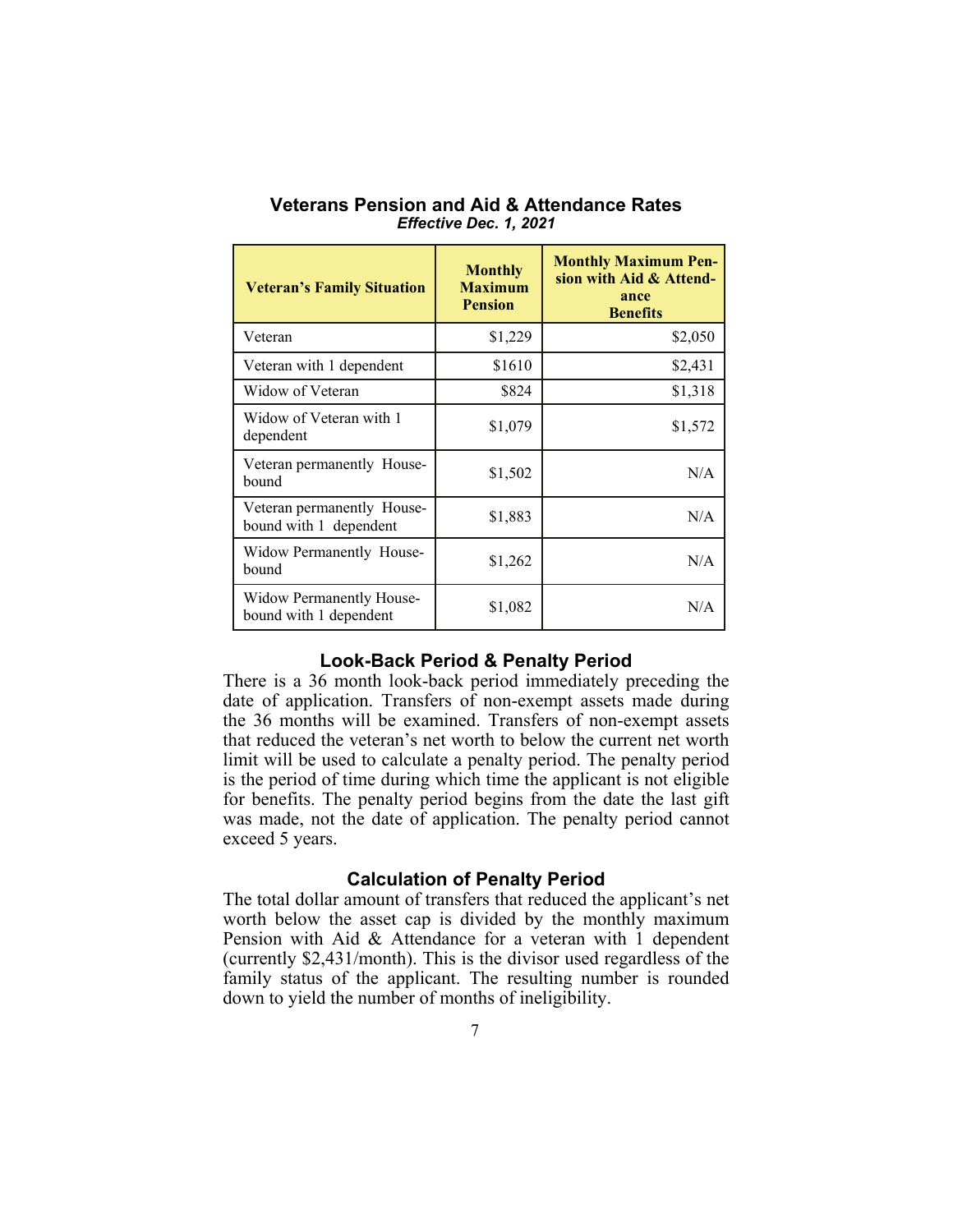#### **Treatment of Trusts**

If an applicant makes a transfer within the look-back period to a trust that the applicant does not have the right to liquidate for his/her benefit, the transfer will be used to determine the penalty period. If an applicant has the ability to liquidate the trust, it is considered a countable asset and used to determine the applicant's net worth.



#### **Treatment of Annuities**

Any transfer of assets into an annuity made during the look-back period that reduces the claimant's net worth will be considered a transfer and will be used to calculate the penalty period, if the annuity cannot be liquidated. If it was transferred more than three years prior to application, and is properly annuitized, the monthly payments will count as income and be applied to the applicant's net worth. If it can be liquidated, then the entire value of the annuity is considered an asset and is not considered a transfer.

#### **Exceptions to Transfer Rules**

There are two exceptions when transfers do not count in determining penalty periods:

1. When the transfer by an applicant, whether the veteran or the surviving spouse, has been used to set up a special needs trust for the benefit of a dependent child. The child must have become disabled before age 18.

2. If net worth does not exceed \$138,489.

#### **Coordinating V.A. & Medicaid Benefits**

Many veterans and surviving spouses who apply for Improved Pension Benefits will likely want to apply for Medicaid benefits for long-term care in the future. Because Medicaid eligibility rules and Aid and Attendance eligibility rules differ, strategies that may help an applicant become Medicaid eligible may negatively impact on Aid & Attendance benefits, and vice-versa. It is always wise to consult an experienced elder law attorney who is also accredited by the V.A. It can save you and your family thousands of dollars.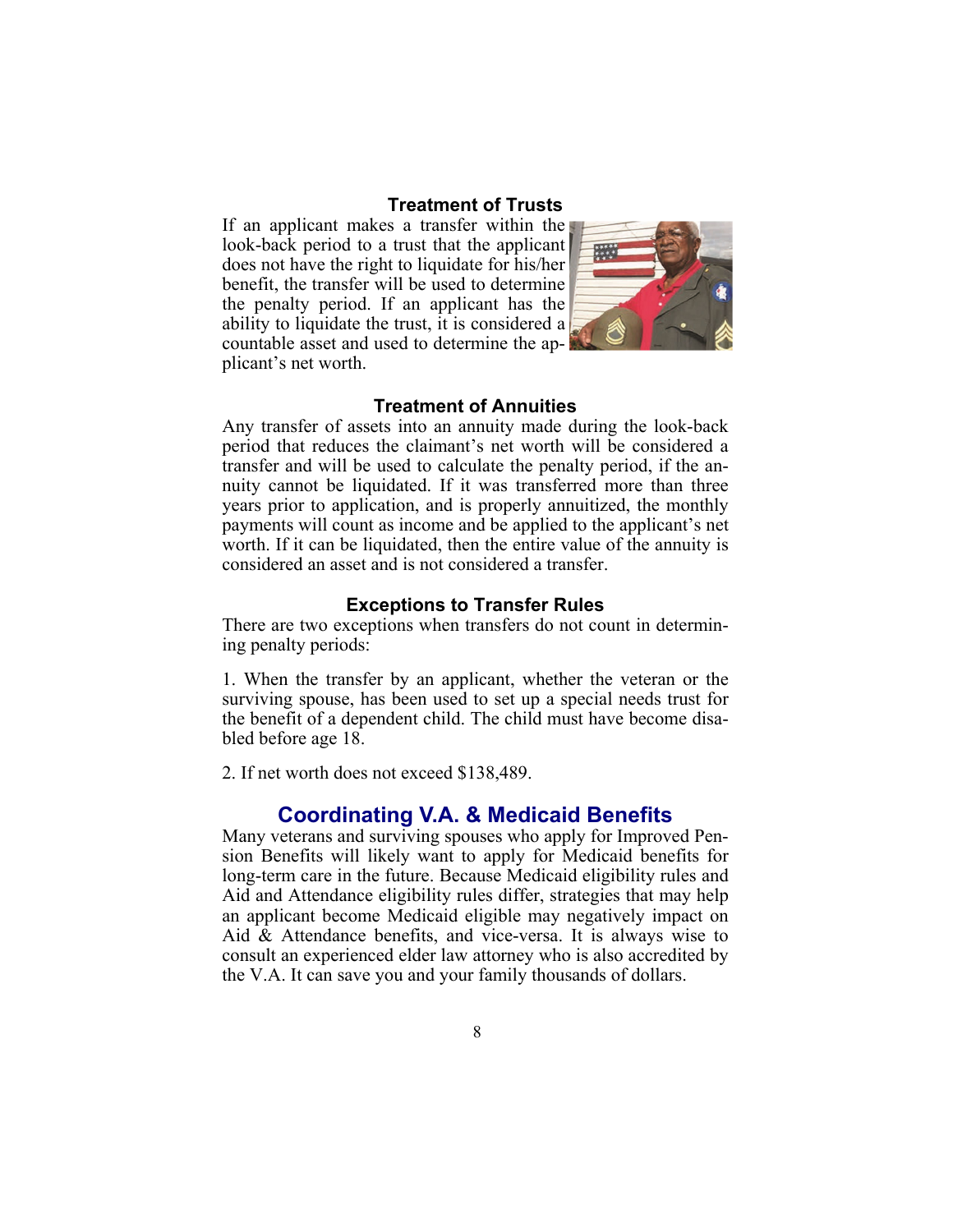## **The Karp Law Firm Attorneys Can Help!**

All Karp Law Firm lawyers are accredited by the U.S. Department of Veterans Affairs. We will help you make sense of the bewildering array of requirements, forms and applications so that you can get the benefits you deserve. Our attorneys will:

1. Chart a course and timeline for applying for benefits.

2. Analyze any of the relevant income tax, gift tax or estate tax issues.

3. Identify the care options available in the local community for both the veteran and spouse.

4. Review Veterans Benefits, Medicare Benefits, and Medicaid Benefits as they apply to your circumstances.

5. Review your personal, financial, and family resources.

6. Analyze the financial suitability of any asset with an eye toward preserving your assets.

7. Submit the V.A. claim form.

## **Call our firm for assistance at (561) 625-1100**

*Note: the Veterans Administration does not permit anyone to charge for the actual filing of a V.A. Benefits application!*